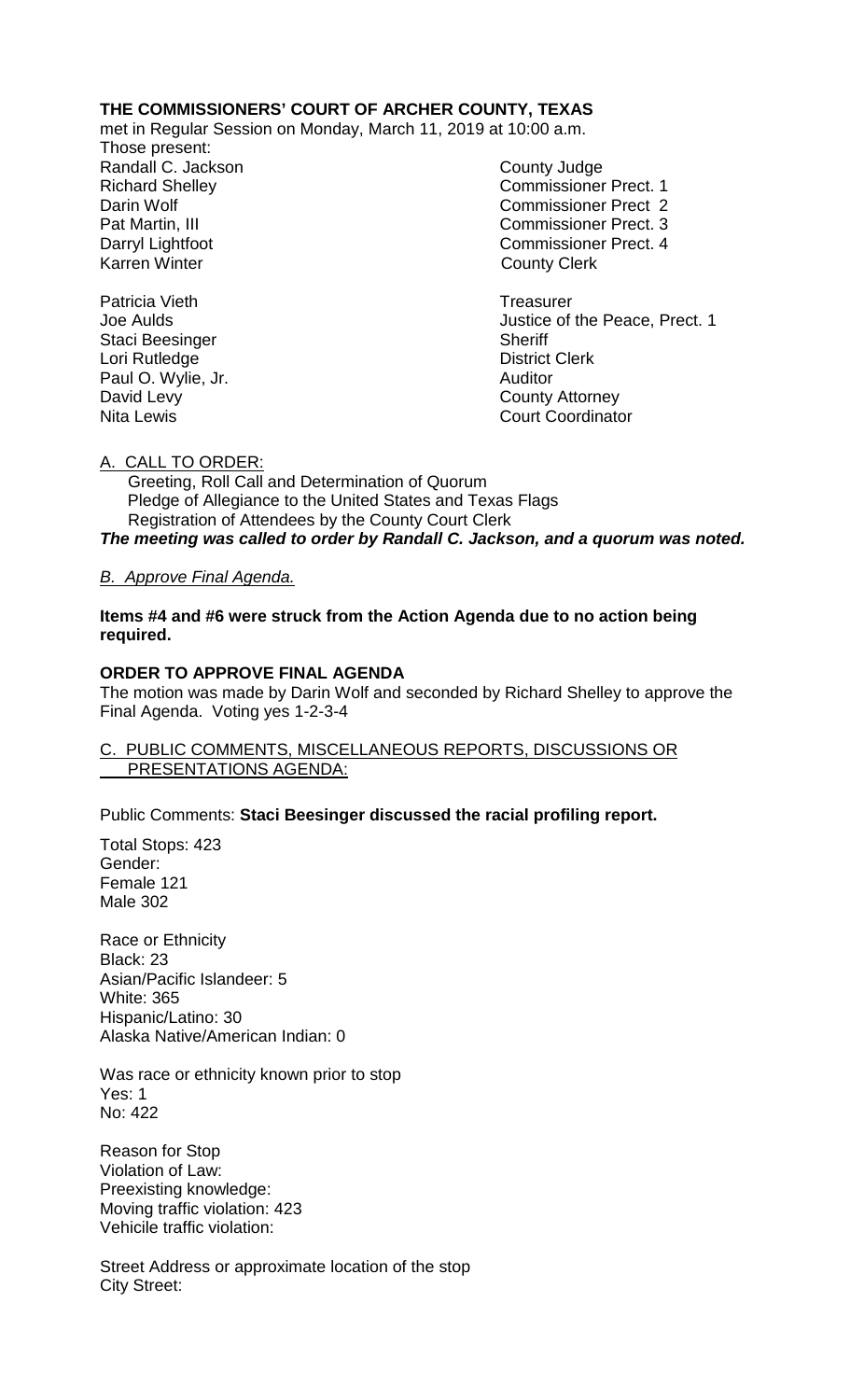US highway: County road: 423 Private property or other:

Was a search conducted Yes: 55 N: 368

Reason for Search Consent: 31 Inventory: 10 Incident to arrest: 1

Was Contraband discovered Yes: 21 No: 32

Description of contraband Drugs: 21 Currency: Weapons: Alcohol: 2 Stolen Property: Other:

Result of stop Verbal warning: Written warning: 48 Citation: 363 Written warning and arrest: Citation and arrest: 9 Arrest:

Arrest based on Violation of Penal Code: 7 Violation of Traffic Law: 4 Violation of City Ordinance: Outstanding Warrant: 2

Was physical force resulting in bodily injury used during stop Yes: No: 423

**Randall C. Jackson gave an overview on a finding of the Nortex Regional Planning Commission. Jackson reported that the North Texas Workforce Solutions is not in compliance on federal grant disbursements.** 

#### D. ACTION AGENDA:

1. Approve departmental reports.

#### **ORDER APPROVING REPORTS**

The motion was made by Darryl Lightfoot and seconded by Richard Shelley to approve departmental reports: **Treasurer; Indigent Health; Sheriff.** Voting yes 1-2-3-4-Judge

2. Approve vouchers for payment.

#### **ORDER APPROVING VOUCHERS**

The motion was made by Darryl Lightfoot and seconded by Darin Wolf to approve vouchers for payment. Voting yes 1-2-3-4-Judge

3. Approve payroll reports.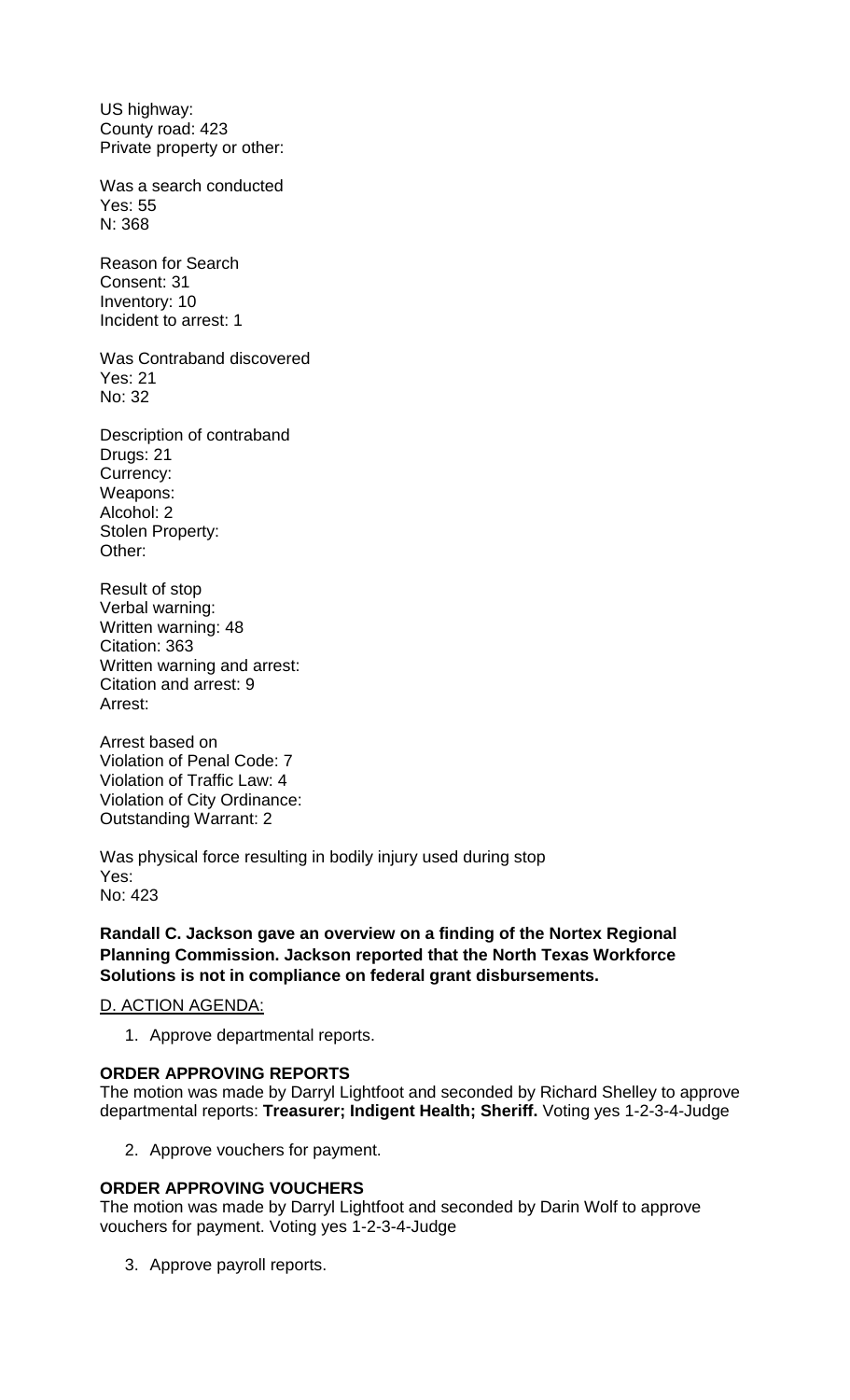# **ORDER APPROVING REPORTS**

The motion was made by Darin Wolf and seconded by Pat Martin, III to approve payroll reports. Voting yes 1-2-3-4-Judge

- 4. Approve line item transfers. **Removed.**
- 5. Approve Education Certificates.

# **ORDER APPROVING CERTIFICATES**

The motion was made by Randall C. Jackson and seconded by Pat Martin, III to approve education certificates: **Darin Wolf; Darryl Lightfoot; Robert Shawver; Shane Wright**. Voting yes 1-2-3-4-Judge

- 6. Approve Publisher's Certificates. **Removed.**
- 7. Approve Minutes from previous month February, 2019.

# **ORDER TO APPROVE MINUTES**

The motion was made by Pat Martin, III and seconded by Darin Wolf to approve February 2019 minutes. Voting yes 1-2-3-4-Judge

**8.** Consider and/or take action on tabled item from the February 25, 2019 agenda in regards to the floor at the Archer County Activity Building in Archer City. **Pat Martin, III discussed meeting with Service Master on repairing the floor. Martin reported that the kitchen or foyer floor would be what would need to be worked on first at a cost of \$300.00.**

# **ORDER APPROVING WORK ON FLOOR**

The motion was made by Randall C. Jackson and seconded by Darin Wolf to approve Service Master to work on the entryway floor at the Archer County Activity Building in Archer City. Voting yes 1-2-3-4-Judge

**9.** Consider and/or take action on tabled item from the February 25, 2019 agenda in regards to installing doors and door locks at the State Health Dept Building. **Pat Martin, III discussed replacing 2 doors, all door hardware, paint doors and installation at a cost of \$75.00.**

# **ORDER TO INSTALL DOORS AND LOCKS**

The motion was made by Pat Martin, III and seconded by Darryl Lightfoot to install new doors, door hardware and paint doors at the State Health Dept. Building in the amount of \$75.00. Voting yes 1-2-3-4-Judge

- **10.**Discuss and/or take action on Mitigation Plan for Nortex Regional Counties. **Randall C. Jackson discussed the Mitigation Plan meetings the County has participated in. A mitigation plan has been submitted for the 9-county area to the State. No action taken.**
- 11.Consider and/or approve declaring old vehicles, trailer, and equipment from Precinct 1 as *Salvage/Surplus Items*. Richard Shelley discussed vehicles he wants to dispose of.

# **ORDER TO ADVERTISE FOR BIDS**

The motion was made by Richard Shelley and seconded by Pat Martin, III to advertise for bids on GovDeals.com for Monday, 8 April, 2019 at 10:00 a.m. Voting yes 1-2-3-4- Judge

# **ORDER DECLARING ITEMS SURPLUS**

The motion was made by Richard Shelley and seconded by Pat Martin, III to declare old vehicles, trailer, and equipment from Precinct 1 as Salvage/Surplus items. Voting yes 1- 2-3-4-Judge